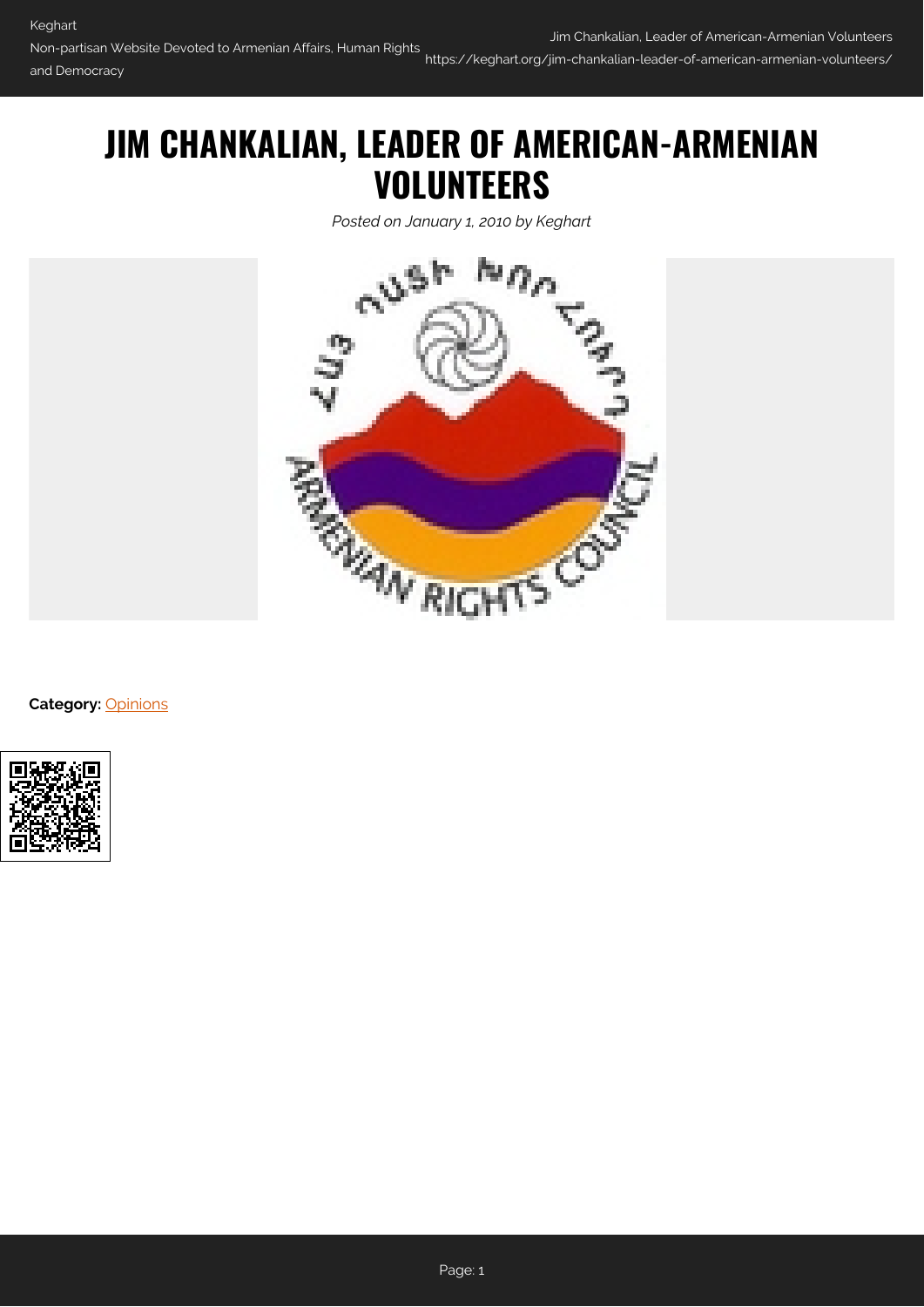$\pmb{\times}$ ALTADENA, CA – The Armenian Rights Council of America (ARCA), is proudly co-sponsoring a program entitled "Légion Arménienne: The Armenian Legion and Its Heroism in the Middle East" in Pasadena, CA. On Sunday, January 3, 2010 at 2:30 pm, a public reception will be held in Wright Auditorium of Pasadena Central Library. There will be a program dedicated to the heroic efforts of the Armenian Legion during World War I. Among those serving in the 4,000 member Armenian Legion were 1,200 valiant volunteers from the United States.

 $\pmb{\times}$ ALTADENA, CA – The Armenian Rights Council of America (ARCA), is proudly co-sponsoring a program entitled "Légion Arménienne: The Armenian Legion and Its Heroism in the Middle East" in Pasadena, CA. On Sunday, January 3, 2010 at 2:30 pm, a public reception will be held in Wright Auditorium of Pasadena Central Library. There will be a program dedicated to the heroic efforts of the Armenian Legion during World War I. Among those serving in the 4,000 member Armenian Legion were 1,200 valiant volunteers from the United States.

The Armenian Legion is often remembered for having successfully defeated the Turkish and German forces at the Battle of Arara in Palestine in September 1918.

Captain Jim Chankalian of New Jersey, Rupen Herrian of New York and Caspar Menag of Massachusetts are among numerous Armenian Legionnaires from the United States featured in the exhibit. Chankalian, Herrian and Menag were also prominent leaders of the Armenian Democratic Liberal party (A.D.L.). Mihran Damadian, another renowned A.D.L. leader, was entrusted with the herculean task of forming a plan and negotiating with the French to establish an autonomous or independent Cilicia.

The traveling exhibit, organized by the Watertown, MA based Armenian Library and Museum of American (ALMA), is open to the public at Pasadena Central Library, Monday through Thursday from 9 am to 9 pm; Friday and Saturday from 9 am to 6 pm; and Sunday from 1 to 5 pm. Pasadena Central Library is located at 285 East Walnut St., Pasadena, CA 91101. The exhibit concludes on January 17, 2010. Please visit [www.almainc.org](http://www.almainc.org/) for more details.

The exhibit's appearance at the Pasadena Central Library is generously sponsored by Ed Aghjayan, former Deputy City Manager of Pasadena, and Bill Paparian, former Mayor of Pasadena.

## **JIM CHANKALIAN, LEADER OF AMERICAN-ARMENIAN VOLUNTEERS**

[Armeniapedia](http://www.armeniapedia.org/index.php?title=Jim_Chankalian)

U.S. Army Captain Jim Chankalian was born Bedros Chankalian (Armenian: Պետրոս Չանքալյան) in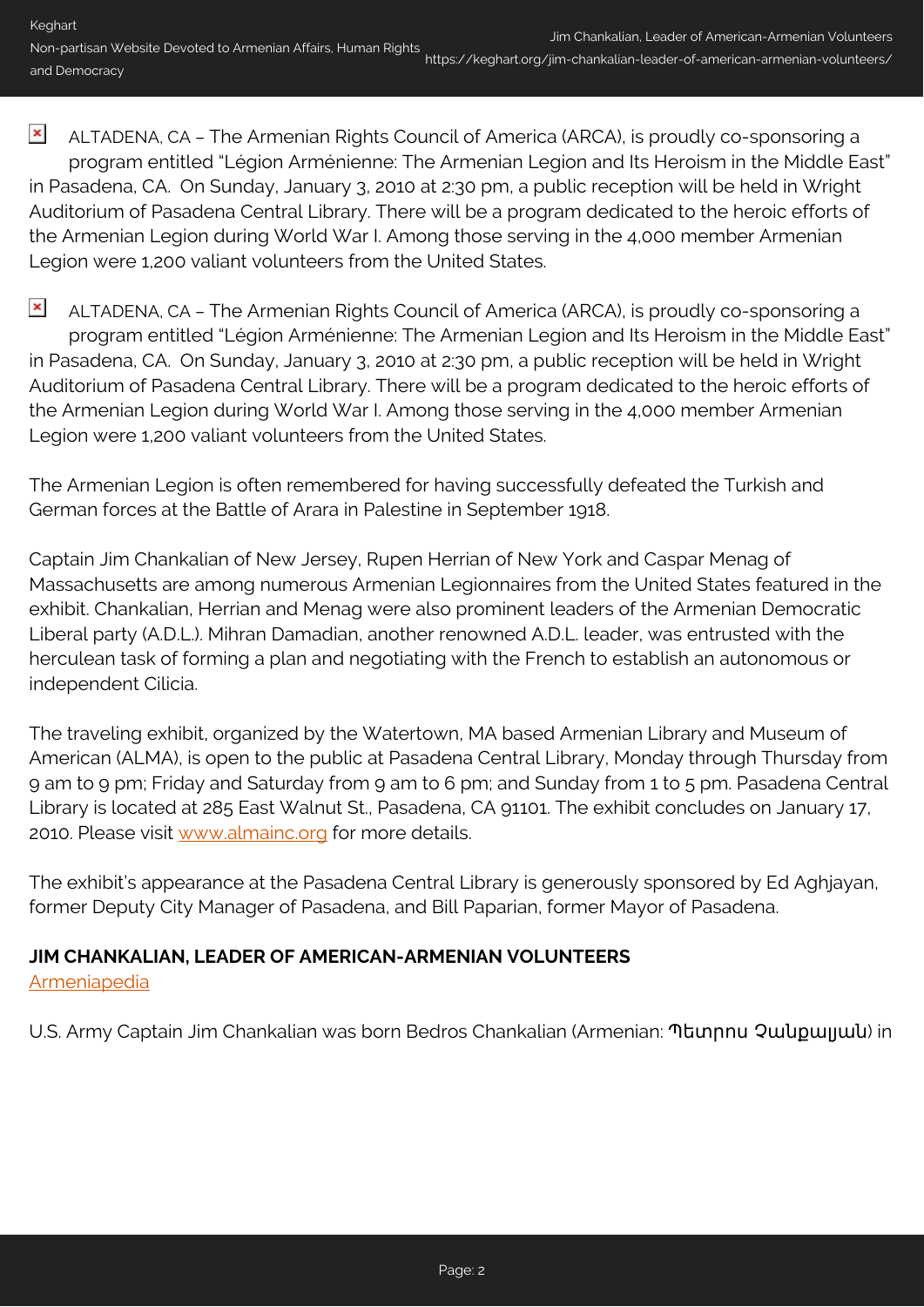×

Dikranagerd Western Armenia. At a young age, he emigrated to the United States with his family. He graduated from an American high school, then entered a military academy to become an officer in the U.S. Army. In 1898, he participated in the Spanish-American War. He was honored for his bravery and became a captain in the U.S. Army.

The activity of the Armenian political parties had undoubtedly reverberated in the American-Armenian community from the standpoint of the national liberation movement. Moreover, the popularity of the Reformed Hunchak Party, without a doubt, had aroused Chankalian's interest and motivated him to join that organization.

Already a seasoned soldier in the U.S. Army, Chankalian also became a well-known figure in the Armenian community of New York. After resigning from his rank of captain, he was offered an important position with Powers Co. He ably performed the job he had taken, which ensured him a comfortable living.

In 1915, the Reformed Hunchak Party, in cooperation with the Party of the United States]], decided to send Jim Chankalian on a special mission, first to the Caucasus and then to Van. Chankalian gladly accepted the proposition, giving up his high position and comfortable station in life.

Taking with him a group of experienced volunteers, who had come from Western Armenia, he reached Van at the designated time and was greeted there by the brave leader of the successful heroic self-defense, Armenag Yegarian. After consulting with Yegarian, Chankalian put his extensive military experience in the service of the heroic struggle of the Armenians of Van and became Yegarian's advisor and immediate co-worker in the formation of the Yerkrapah Regiment.

With the satisfaction of having fulfilled his obligation, Chankalian set out for the Caucasus, where he had intended to join General Antranig's forces. In 1917, Chankalian returned to the United States, having fully performed the mission entrusted to him. But he had barely become situated, when he found out about the plan of the formation of the Armenian Legion. Owing to special arrangements made by the French government and army, it was projected that this legion should depart for the Palestinian front, to fight alongside the Allies (France, England and Russia) against the German and Turkish troops that were allied on the other side.

Chankalian, who enjoyed the unreserved respect and esteem of the American-Armenian community and Armenian political parties, was appointed leader of the detachment consisting of American-Armenian volunteers, which was to join the Armenian Legion.

The main dream of the Armenian soldiers was the formation of an autonomous Armenia under French mandate, at the cost of the blood to be sacrificed by them. The Armenian National Union formed in Egypt and the Armenian National Delegation had secured such a promise from the French authorities.

The natives of Musa Dagh, who had found refuge in the seaside town of Port Said, Egypt, formed the nucleus of the Armenian, or Foreign Legion.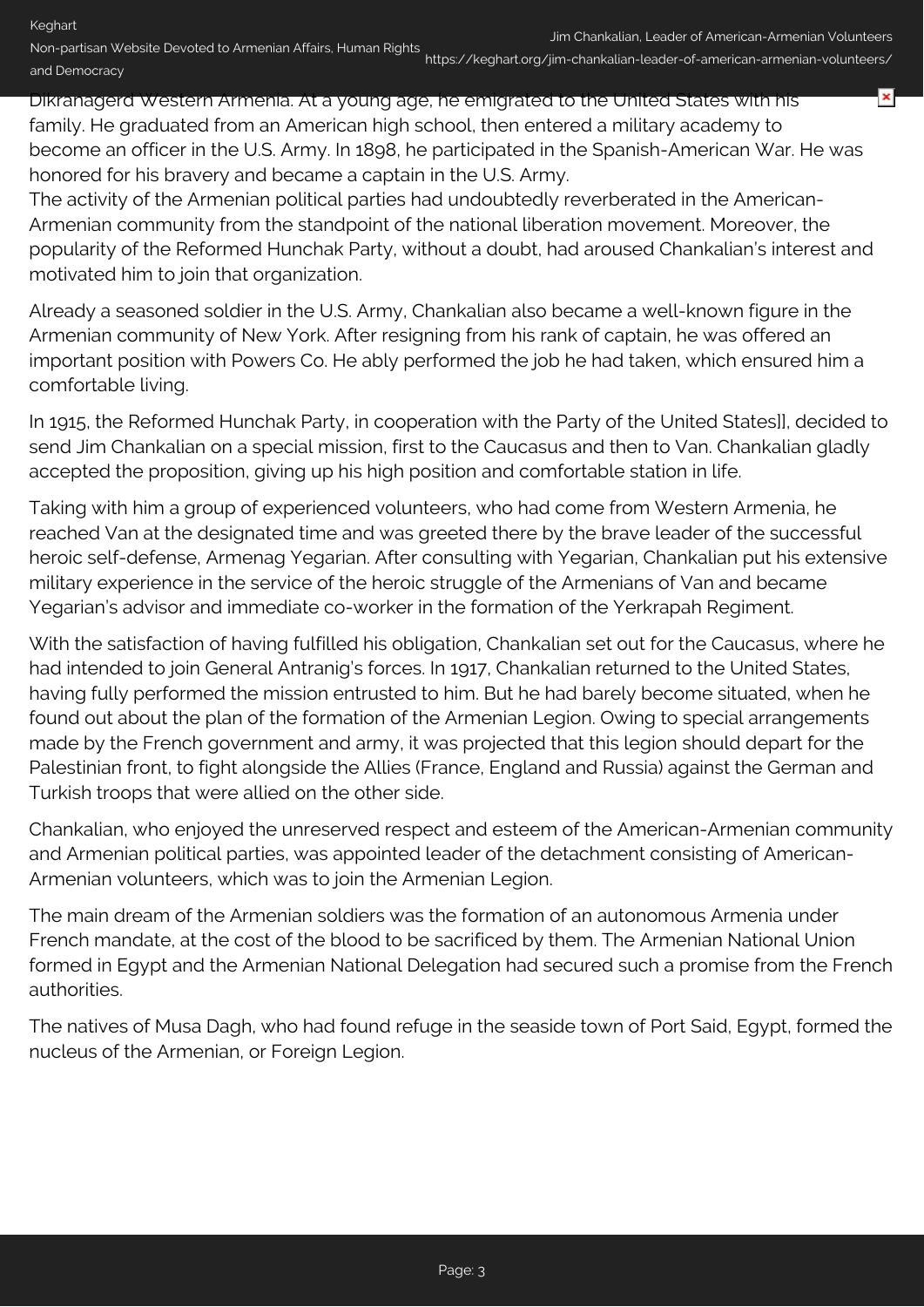On July 9, 1917, Chankalian, along with the volunteers under his charge, boarded a French ship headed for Marseilles. From there, he went to Port Said and joined the nucleus of the legion; all together, they departed for Cyprus, where volunteers from all parts of the world wishing to join the Foreign Legion were assembled for training.The trained detachments were divided into three companies, or battalions.

By order of General Allenby, the commander of the combined troops of the Allied powers operating on the Middle Eastern front, the Armenian volunteers were transported to Palestine on September 14, 1918, where five days later they went on the attack against the German and Turkish forces in Arara.

The first line of the front, from the Mediterranean to the Jordan River, headed by Chankalian, was occupied by the detachments comprising the American-Armenian volunteers; with a minimum loss of life, they achieved the glorious victory at Arara.

World War I ended in November 1918. The Armenian volunteers were transferred from the Palestinian front to Beirut. From there, British ships took them, in groups, via Alexandretta (Iskenderun) to the mountains and plains of Cilicia. The legionnaires were greeted in Adana with Armenian tricolor flags. The Turks already appeared to be disillusioned.

In the overall prevailing atmosphere, it seemed an easy task to the fighters of the Armenian Legion to take all of Cilicia under their control. The execution of the plan to have an autonomous or independent Armenian Cilicia was undertaken with (Mihran) Damadian's leadership. In order to crown such a plan as this with success, it was necessary to have a solid fighting force which could become a reality, with the assemblage of such battle-tested heroes as Chankalian, Antranig, Yegarian, (Yesayi) Yaghoubian, etc. However, the Allied powers had a different intention. They resorted to various measures, in order to prevent the entrance of Antranig, Yegarian, and the others into Cilicia.

Convinced that the plan of having an Armenian state in Cilicia would remain unattainable, a disappointed Chankalian returned to the United States, but not before having recorded brilliant pages in the history of the Armenian liberation struggle and World War I. Subsequently, as one of the leading figures of the Democratic Liberal Party in America, Chankalian traveled to all the cities with large Armenian concentrations, especially those in California, in order to organize efforts to raise funds in support of the first Republic of Armenia.

In order to give a greater impetus to his efforts on behalf of the homeland, Chankalian became the driving force behind the formation of the American-Armenian National Council and served as its president. He also became the first president of the Central Committee of the AGBU of America, and he devoted his time and service to the Armenian Church as well. This great patriot, endowed with exceptional military prowess, passed away in New York in 1947 at an advanced age, leaving behind him a great and unforgettable legacy of sacrifice made for his nation.